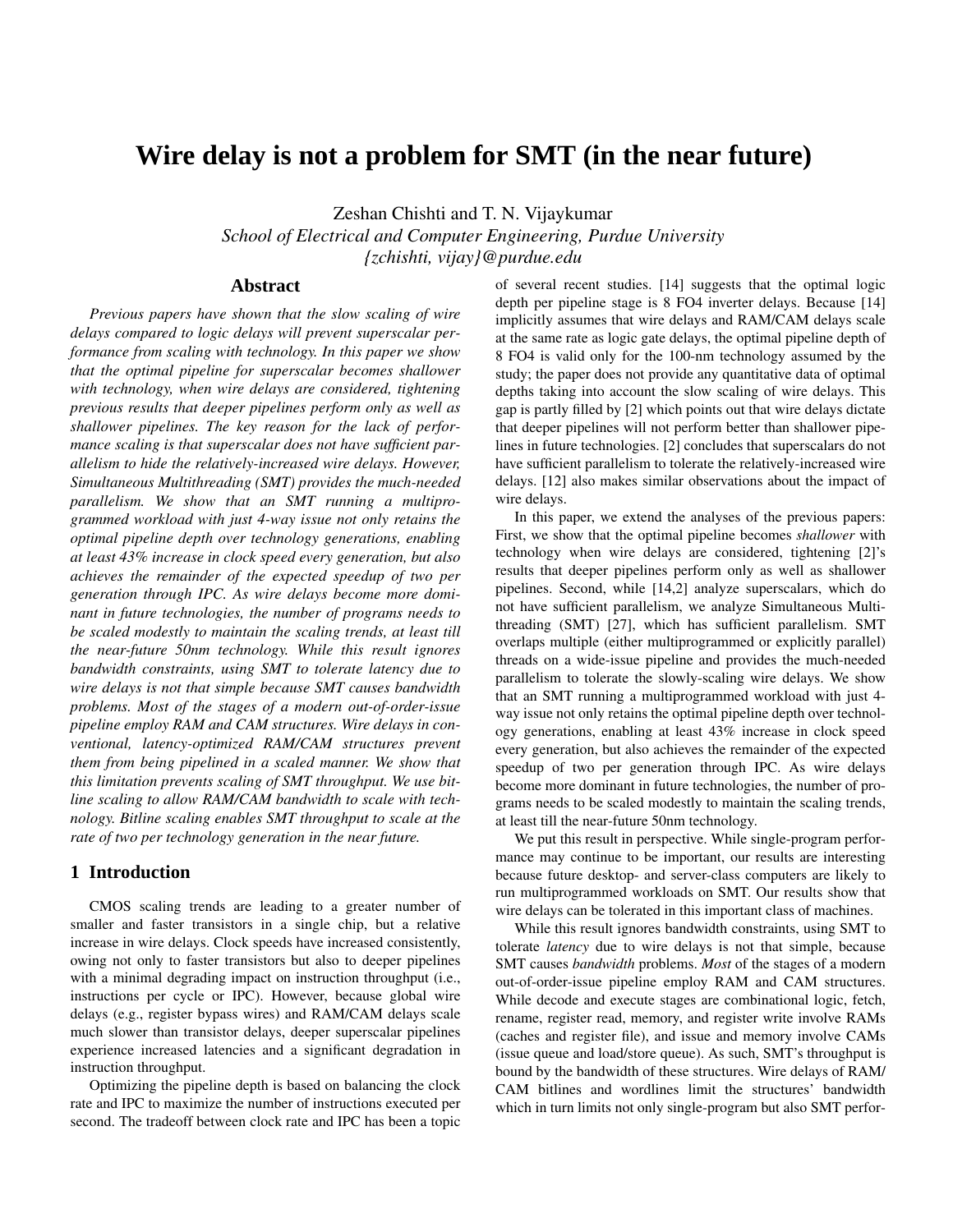mance. While it is generally believed that wire delays increase latency, we show that they also fundamentally limit bandwidth. [14] ignores this constraint and implicitly assumes that the bandwidth will scale at the same rate as logic gate delays. This bandwidth issue is the third point analyzed in this paper.

SMT's bandwidth demand may not be met easily by traditional multiporting, banking [22], line buffers [28], or hierarchical bitlines [17]. As we explain in Section 3, these approaches are also limited by wire delays. Another technique to improve RAM bandwidth is pipelining. Some previous papers [16, 8] propose a shallow, two-stage pipeline of the wordline decode in one stage followed by the rest of the access in another.

As pointed out in [8], the key impediment to deeper pipelining of RAM is that the bitline delay cannot be pipelined because the signals on the bitlines are weak, and not digital; latching can be done only *after* the sense amplifiers convert the bitline signals to digital. Conventional designs partition RAM structures into subarrays and the bitline delay depends on the subarray size [21]. Because the bandwidth demand of superscalar processors can be satisfied without resorting to deep pipelining, and because superscalar processors are sensitive to RAM (especially L1 cache) latency, traditional designs choose subarray sizes that optimize latency. However, we show that SMT throughput does not scale with shallow pipelining of such latency-optimized RAM structures; deeper pipelining is needed.

To achieve deep pipelining, a simple strategy is to reduce the subarray size such that the bitline  $+$  sense amplifier delay fits within one clock cycle (e.g., [1,20]). Because the subarray size has to scale to counter wire delays in future technologies, we call such designs as *bitline-scaled* designs. Reducing the subarray size, however, both increases the amount of address decoding needed to determine the subarray, and requires a larger subarray multiplexer. Bitline scaling counters the resulting delay increases by pipelining the subarray decode and subarray multiplexer steps themselves. We similarly pipeline CAM bitlines into multiple subarrays. Bitline-scaled CAM has some similarities to segmented issue queues of [14,19].

For the final result in the paper, we show that even though a bitline-scaled RAM (or CAM) has worse latency than a latencyoptimized RAM (or CAM), the higher bandwidth offsets the latency penalties allowing SMT throughput to scale. While previous papers have explored bitline scaling and segmented issue queue, this is the first paper to show that SMT can use the techniques to tackle the wire delay problem.

Using simulations with SPEC2000 benchmarks, we find the following:

- **• Latency effect on superscalar:** The optimal pipelines for superscalar become shallower due to slow scaling of wire delays in future technologies.
- **• Latency effect on SMT:** With unlimited bandwidth, a 4 way issue SMT retains the optimal pipeline depth over technology generations, enabling at least 43% increase in clock speed every generation, and achieves the remainder of the expected speedup of two per generation through IPC, at least till the near-future 50nm technology.
- **• Bandwidth limitation of wire delays:** Wire delays in conventional, latency-optimized RAM/CAM structures pre-

vent them from being pipelined in a scaled manner. This bandwidth limitation prevents scaling of SMT throughput.

**• Overcoming bandwidth limitation:** Bitline scaling enables SMT throughput to scale at the rate of two per technology generation in the near future.

The rest of the paper is organized as follows. We discuss the latency effect of wire delays and deeper pipelines next. In Section 3, we discuss the bandwidth effect. In Section 4, we describe the experimental methodology. We present our results in Section 5 and conclude in Section 6.

## **2 Latency effect of wire delays and deeper pipelines**

In this section, we analyze the impact of wire delays and deeper pipelines on the performance of both superscalar and SMT processors. While some of this analysis is presented in [23,2,14], we present more comprehensive analysis by combining the notion of pipeline loops (from [5]) and wire delays. While [5] showed the detrimental effect of lengthening the loops on performance, we derive new properties exhibited by the loops and explain the impact of wire delays in the context of these properties.

#### **2.1 Pipeline loops**

Figure 1 shows a conventional out-of-order processor pipeline. The out-of-order pipeline can be thought of as being composed of two in-order half-pipelines connected by the issue queue: the front-end and the back-end. Figure 1 also shows the loops in the pipeline. The branch misprediction loop and bypass loops are well-known. The fetch loop is due to the dependence between the current PC being used to predict the next PC. The rename loop is due to the dependence between a previous instruction assigning a rename tag and a later instruction reading the tag. The issue loop is due to the dependence between the select of a producer and wakeup of a consumer. The load misspeculation loop is due to load-miss replay. The load/store queue loop is due the dependence between a previous store and a later load to the same address.

The loops affect performance differently from each other, depending on: 1) frequency of loop usage, 2) loop length, and 3) the interaction among loops.

The more frequent a loop usage is, the higher the impact on performance. While the fetch, rename, issue, and bypass loops are all fairly frequent, load misspeculation and branch misprediction

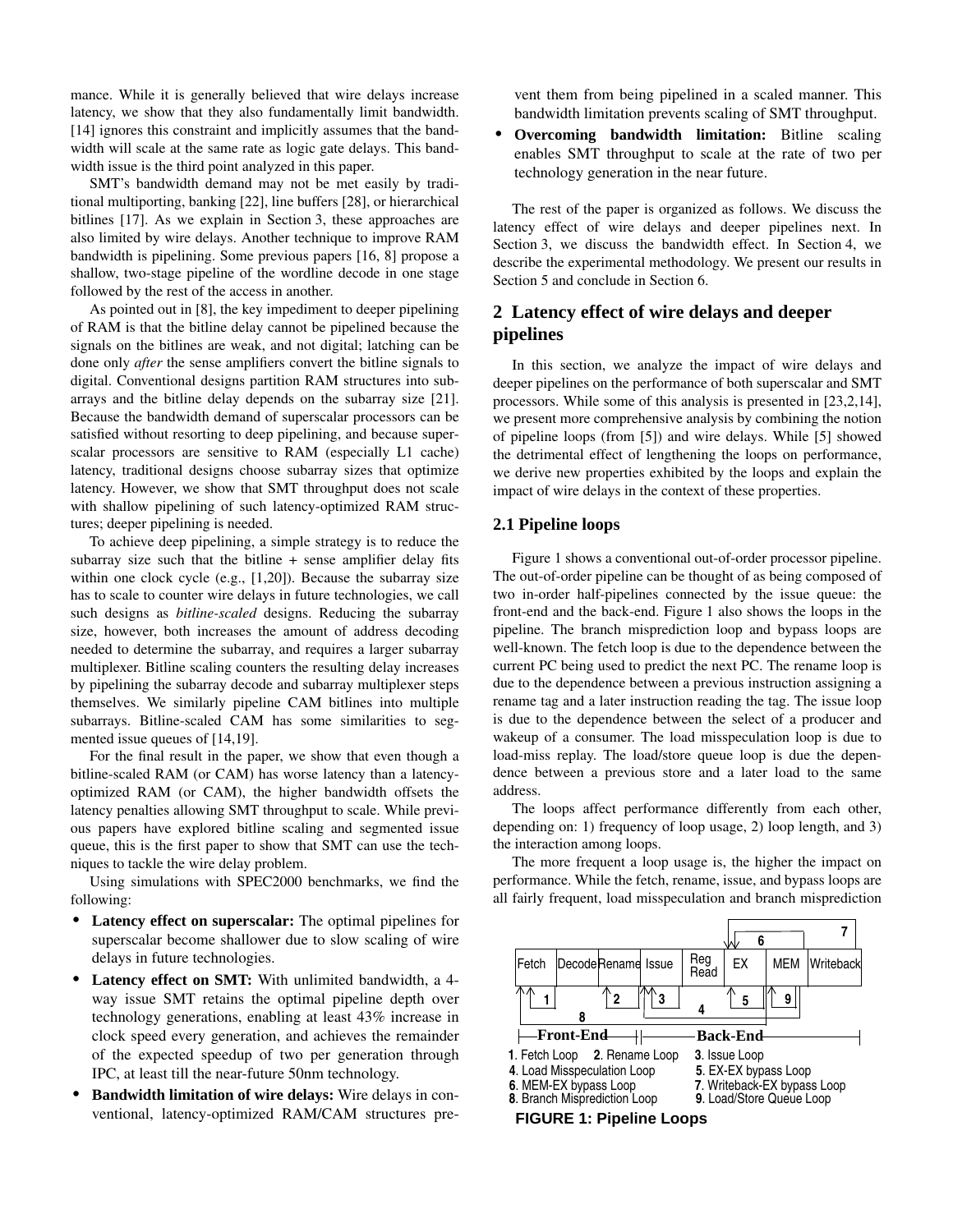loops are used only upon load misses and branch mispredictions, respectively, and are less frequent.

As pointed out by [5], lengthening any of the loops in terms of number of clocks negatively impacts IPC. A loop gets longer if 1) the latency of any pipeline stage encompassed by the loop increases, or 2) wire delay between the loop endpoints increases. Increasing the clock speed by deepening the pipeline results in increasing the latency of pipeline stages. As shown in [14], the increase in the clock speed beyond a limit is offset by the decrease in IPC due to longer loops. Furthermore, because wire delays constitute a significant portion of RAM/CAM delays, and because wire delays scale slowly as compared to gate delays, the latency of several pipeline stages increases with technology. The slow scaling of various tables (prediction, rename), caches, issue queue, and load/store queue lengthens fetch, rename, issue, MEM-EX, writeback-EX, load misspeculation, and load/store queue loops, many of which are used frequently. Apart from RAM/CAM structures, the slow scaling of global wires [12,4] lengthens all the bypass loops (also observed by [18]), which are used frequently.

The effect of one loop on IPC is not entirely independent of the other loops. The interplay among loops exhibits the following two properties: 1) *Loop Inclusion property:* An increase in the latency of a pipeline stage affects all the loops that encompass the stage. 2) *Dominance property:* For the set of all mutually-disjoint loops in a half-pipeline that are used by a producer-consumer dependence, the loop with the maximum length impacts IPC and the shorter loops do *not* further degrade IPC. The longest loop stalls the consumer enough from the producer that the shorter loops do not cause any more stalls. Thus the longest loop dominates the rest of the loops. For example, a back-to-back-issued producer-consumer register dependence uses both the issue loop and the EX-EX bypass loop. If the issue loop is 3 cycles, increasing the bypass loop from 1 to 2 or 3 cycles does not have any impact on performance because the issue loop already stalls the consumer such that by the time the consumer reaches EX, the producer exits EX allowing the bypass loop to provide the bypassed value without any more stalls. However, lengthening the rename loop affects performance, because the rename loop and the issue loop belong to different half-pipelines.

While the dominance property has the positive implication that lengthening non-dominant loops do not cause IPC loss, there is a negative implication that *all* the dominant loops (if multiple loops are at maximum length then all such loops are dominant) need to be shortened to improve the IPC.

The effect of loops can be reduced by exploiting independence. If there are enough independent instructions to fill all the pipeline stages in the dominant loop(s), then the impact of the loops can be eliminated. While superscalars do not have sufficient parallelism, SMT does.

#### **2.2 Latency effect on superscalar**

There are several architectural techniques to enhance independence and reduce the impact of the loops in superscalars. We list a few examples: Slow scaling of CAM has made it difficult to retain single-cycle issue loop (i.e., back-to-back issue of dependent instructions using single-cycle issue queue). Several techniques



[24,19,10] have been proposed to obtain back-to-back issue, even with a multiple-cycle issue queue. Similarly, lengthening of the EX-EX bypass loop due to multiple-cycle ALUs can be alleviated by partial bypasses which allow partial ALU outputs to be bypassed back to the next instruction [6]. Also, load misspeculation and branch misprediction loops result in squashes whose penalty may be reduced by selective squashing [11,5]. Finally, lengthening of the rename loop due to multiple-cycle rename tables can be alleviated by using bypasses from the later rename stages to the front of the rename tables [23].

Unfortunately, the dominance property implies that *all* the loops have to be shortened to improve IPC, requiring *most, if not all,* of the above schemes. This requirement adds substantial complexity to the pipeline, not to mention extra levels of logic in many of the stages putting a limit on pipeline depth scaling. Even if all the above schemes are used to enable back-to-back issue and perfect pipelining in rename, issue, and EX-EX bypass loops, there are still some difficult loops which are lengthened by wire delays and prevent back-to-back issue. The difficult loops are the MEM-EX bypass loop, which is lengthened by cache latency and is used frequently by load-use dependencies, and the less-frequently-used branch misprediction and load misspeculation loops. Finally, even if there were as much parallelism available as needed by a deep pipeline, pipelines cannot be arbitrarily deepened due to latch, clock skew and jitter overheads [14]. Due to the above problems, the optimal pipeline for superscalar at 50nm technology is actually shallower than that at 100nm technology, as we show in Section 5.2.

#### **2.3 Latency effect on SMT**

SMT overlaps multiple threads on a wide-issue pipeline and provides the much-needed parallelism to tolerate slowly-scaling wire delays and deeper pipelines. *All* the loops in the back-end are alleviated by SMT's parallelism even without using the aforementioned aggressive schemes. However, the loops in the front-end need a slight change in SMT's fetch policy. The ICOUNT fetch policy [26] favors fetching from the thread that has the fewest inflight instructions motivated by the fact that such a thread is the fastest progressing thread. Multiple-cycle loops in the front-end imply that instructions from the same thread cannot be fetched back to back. Accordingly, we modify ICOUNT so that a thread fetched in cycle i is not considered for fetching until cycle i + length of the dominant loop in the front-end. The best thread, as per ICOUNT applied to the rest of the threads, is chosen in cycle i+1, and so on. As we show in Section 5.2, SMT throughput can be scaled by 2x every technology generation even as wire delays become more dominant by modestly increasing the number of programs.

#### **3 Bandwidth scaling**

Using SMT to tolerate latency due to wire delays is not that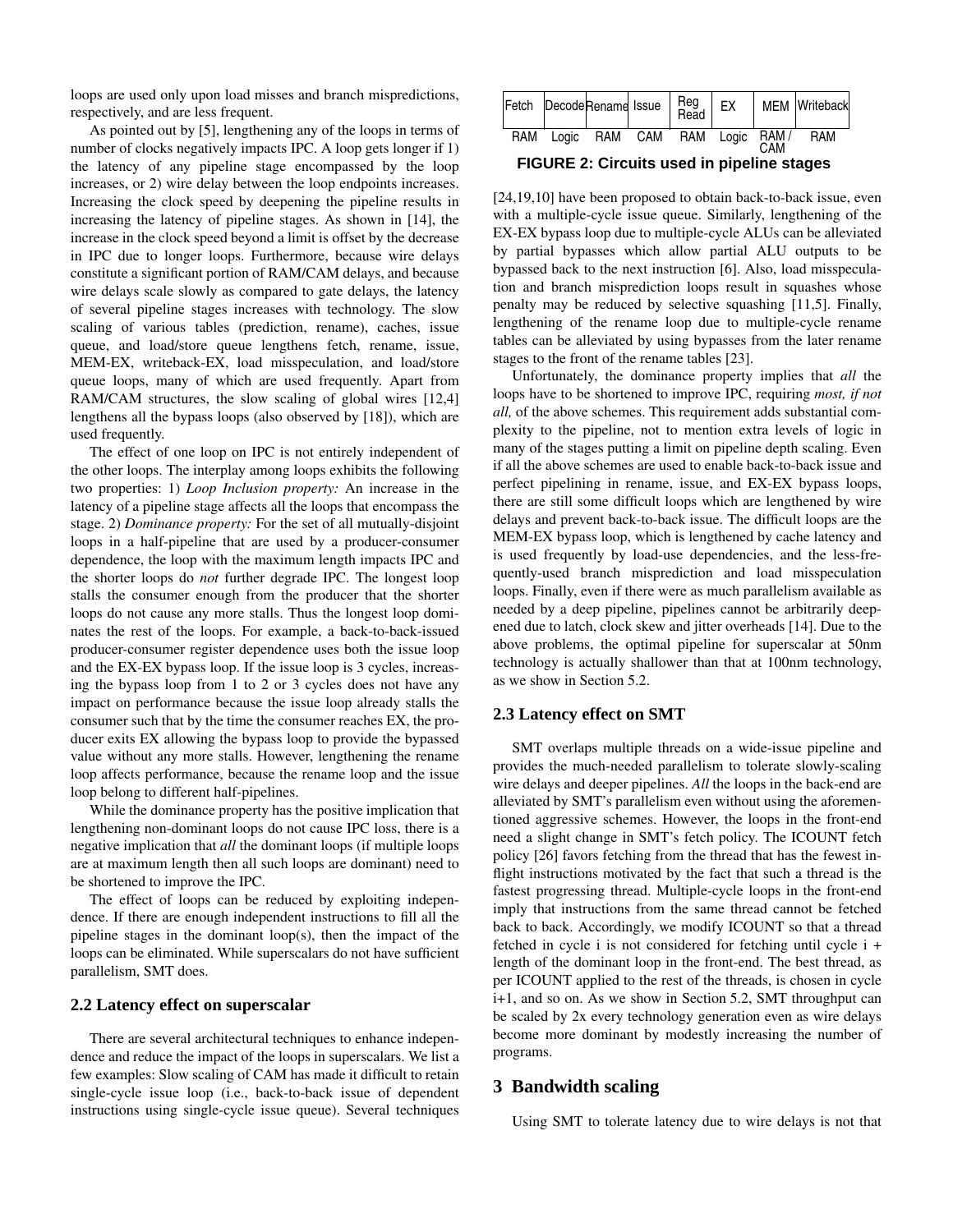| Decoder<br>Delay | Wordline<br>Driver<br>Delay | Bitline $+$<br>Sense Amplifier<br>Delav | Mux<br>Delav | Output<br>Driver<br>Delav |
|------------------|-----------------------------|-----------------------------------------|--------------|---------------------------|
|                  |                             |                                         | . .          |                           |

**FIGURE 3: Access time components (to scale)**

simple because SMT causes bandwidth problems. Figure 2 shows that *most* of the stages of a modern out-of-order-issue pipeline employ RAM and CAM structures. Wire delays of RAM/CAM bitlines and wordlines limit the bandwidth of these structures, which in turn limits not only single-program but even SMT performance. While it is generally believed that wire delays increase latency, we show that they also fundamentally limit bandwidth.

SMT's bandwidth demand may not be met easily by traditional multiporting, banking [22], line buffer [28], or hierarchical bitlines [17,3]. Adding true ports causes considerable increase in area and wire delays. Bank conflicts and line buffer misses, which are inevitable, reduce the effectiveness of banking and line buffer. Hierarchical bitline approach breaks up the bitlines into a twolevel hierarchy of many "local" and one "global" bitlines. The hierarchy allows two accesses, one in each level, to proceed simultaneously. Because global bitlines are as long as all local bitlines put together, global bitline wire delay fundamentally limits the bandwidth through the hierarchy.

While pipelining is another approach to achieve high bandwidth, we show how naive pipelining is also limited by wire delays. Then we describe bitline scaling. We discuss RAM using cache as example and then CAM.

#### **3.1 Bitline-scaled RAM**

Figure 3 shows the components of cache access time: i) decoder delay  $(A \text{ to } B)$  ii) wordline driver + bitline + senseamp delay (B to D) iii) mux  $+$  output driver delay (D to F). The cache access time is usually reduced by partitioning the cache into multiple smaller subarrays. The parameters *Ndwl* and *Ndbl* represent the extent to which partitioning is done. *Ndwl* indicates vertical partitions (creating more, but shorter wordlines), and *Ndbl* indicates horizontal partitions (creating more, but shorter bitlines). The total number of subarrays is *Ndwl\*Ndbl*. Conventional cache designs are latency-optimized and adjust the subarray size such that the overall access time is minimized [21].

One solution to improve bandwidth is to pipeline the cache access. Some designs have a separate stage for wordline decode [16], shown in Figure 4(a). The decoder delay contributes only 25%-30% of the overall cache latency and the bandwidth of a pipeline is determined by the slowest pipeline stage. Therefore, using a pipelined decoder alone results in an ineffective pipeline. This imbalance can be removed by deeper pipelining. However, because the signals on bitlines are weak, and not digital, latching can be done *only* after the sense amplifiers convert the analog bitline signals to digital [8]. Therefore, in Figure 3, the delay from B to D cannot be pipelined, and a latch can be placed only at D. Figure 4(b) shows such a naively-pipelined cache. We observe that pipelining a latency-optimized cache naively results in a substantially uneven split, because the wordline + bitline + sense amplifier delay dominates the mux + output driver delay.

A bitline-scaled cache (e.g., [1,20]) eliminates the uneven split in pipeline stages by reducing the wordline  $+$  bitline  $+$  sense

| a) Decoder-<br>pipelined | Decode                        | Wordline Drive + Bitline +<br>Sense Amp + Mux+Drive  |                                  |  |  |  |  |  |  |
|--------------------------|-------------------------------|------------------------------------------------------|----------------------------------|--|--|--|--|--|--|
| b) Naively-<br>pipelined | Decode                        | Wordline Drive +<br>Mux+drive<br>Bitline + Sense Amp |                                  |  |  |  |  |  |  |
| c) Bitline-<br>scaled    | Decode<br>1 or more<br>stages | Wordline Drive +<br>Bitline +Sense Amp<br>1 stage    | Mux+Drive<br>1 or more<br>stages |  |  |  |  |  |  |
| .                        |                               |                                                      |                                  |  |  |  |  |  |  |

**FIGURE 4: Cache pipelining configurations**

amplifier delay so that it no longer dominates the mux + data driver delay. In a bitline-scaled cache, the size of subarrays is chosen such that the wordline + bitline + sense amplifier delay fits in one clock cycle. As a result, the wordline + bitline + sense amplifier stage no longer limits the bandwidth. However, for same cache size, a reduction in subarray size means an increase in the total number of subarrays, thus increasing both the subarray decode delay and the subarray multiplexer delay, which may become multiple clock cycles. Fortunately, unlike the wordline + bitline + sense amplifier stage, the decode and mux + drive stages have digital data and can be pipelined further. The delay increases in decode and mux + drive stage are countered by pipelining these stages, so that the bandwidth remains unaffected, despite an increase in overall latency. Pipeline latch overhead also increases the bitline-scaled cache's latency. Typically, we see a one- or twocycle difference between the latency of a latency-optimized cache and that of a bitline-scaled cache. However, the bitline-scaled cache's higher bandwidth offsets the increase in latency for SMT.

Some implementation issues with bitline-scaled caches are: (1) The extra latches needed for deeper pipelining increase both the area and power. (2) Precharging creates a resource conflict: While an access in the wordline  $+$  bitline  $+$  sense amplifier stage is discharging the bitlines, *at the same time* another access in the decode stage would try to precharge. Therefore, precharging and discharging must occur atomically in the wordline + bitline + sense amplifier stage. (3) Stores cause structural hazards: After reading the bitlines and matching the tags, stores also write to the bitlines. Thus, stores reuse some of the stages causing structural hazards. Such hazards can be resolved by appropriate waiting.

Wave pipelining the cache overlaps wordline delays of the next access with the bitline + sense-amplifier delays of the previous access (without using latches) [8]. Therefore, in a wave-pipelined cache, only the delay from C to D in Figure 3 cannot be pipelined. However, this delay worsens in future technologies due to slow-scaling wire delays of the bitlines, becoming more dominant, and limiting the cache bandwidth. Thus, bitline scaling is needed even if wave pipelining is employed. To add bitline scaling to a wave-pipelined cache, the subarray size is chosen such that the bitline + sense amplifier delay fits in one clock cycle. We note that wave pipelining requires controlling signal propagation delays to a high precision which may be hard to do in future technologies due to increasing process variations. In contrast, bitline scaling is simpler and more robust.

Banked caches [22] and line buffers [28] have uncertainty in even their load hit latencies. This uncertainty disrupts the scheduling of wakeups, and degrades performance significantly. In comparison, the bitline-scaled cache has a fixed load hit latency, and does not disrupt wakeups.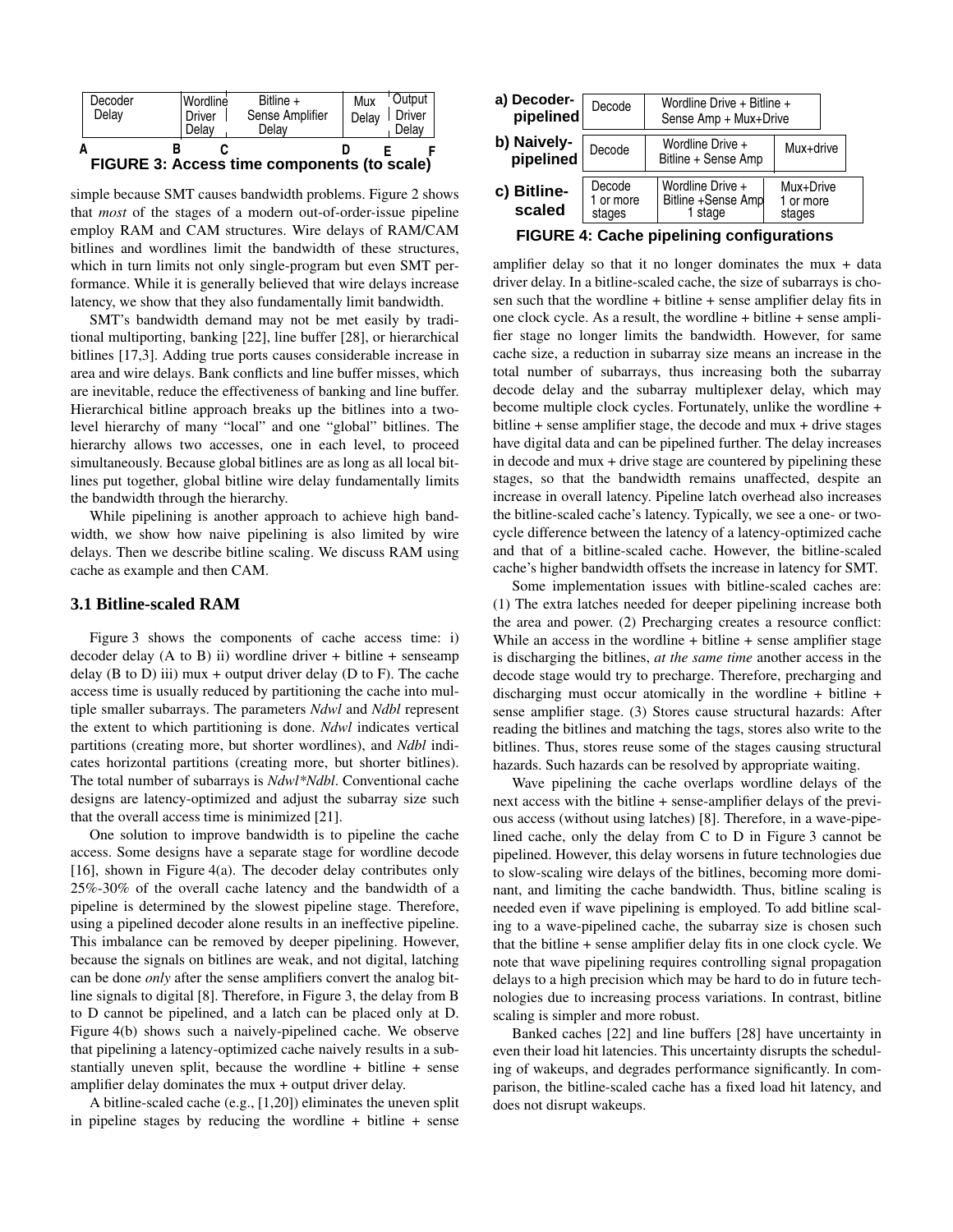#### **3.2 Bitline-scaled CAM**

A conventional CAM structure is implemented as a fully-associative tag array, in conjunction with a direct-mapped data array. A CAM access first searches all tag entries in parallel, and then reads/writes the matching entry in the data array. The main components of the CAM access time are (1) tag bitline drive delay (2) tag comparison and match signal generation delay (3) match line or-ing delay (4) direct-mapped array's access time. Because CAMs typically have small data arrays, the access time is dominated by components (1), (2), and (3). As shown in [18], the tag bitline drive delay scales slowly, and becomes more and more significant at feature sizes of 180nm and below. The overall CAM access time scales slower relative to logic delays, preventing the CAM access from fitting within a cycle.

To explain bitline-scaled CAMs, we consider the example of the issue queue. The main components of issue queue are wakeup and select [18]. Wakeup performs a CAM access for waking up instructions when their source operands become available, and select chooses instructions for execution from the pool of ready instructions. Because wakeup is a CAM access and select is a tree of logic, wakeup scales slowly and select scales as well as gate delays [18]. We use bitline scaling to pipeline the CAM access by partitioning the CAM into multiple segments such that each segment fits within a cycle. Consequently, wakeup proceeds in a pipelined fashion from one segment to the next. While select scales with technology, it may still take multiple cycles for deeper processor pipelines within one technology. Fortunately, select is logic and can be pipelined easily. Unlike a single-cycle issue queue where wakeup and select operate in close synchrony, a bitline-scaled issue queue's wakeup and select pipelines proceed independent of each other. Wakeup proceeds from one segment to another and select chooses from whichever instructions are ready at any given cycle. The pipelined wakeup of bitline scaling is similar to the segmented issue queue in [14].

Bitline-scaling of CAM structures such as the issue queue and load/store queue raises some architectural issues. While pipelining the structures allows multiple instructions to proceed simultaneously, dependencies will still prevent back-to-back issue. One option, called *back-to-back (b2b)*, is to use the architectural schemes mentioned in Section 2.2 to enhance independence using just one thread. Another option, called *no-back-to-back (nb2b),* is to use more programs to provide independent instructions without incurring the complexities of the schemes. In this paper we are interested in scaling bounds. While the schemes mentioned in Section 2.2 incur misspeculations and stalls, we assume idealized versions of these schemes without such inefficiencies. We optimistically assume that in *b2b*, even dependent instructions can be issued in consecutive cycles. And in *nb2b*, we conservatively assume that only independent instructions can be issued in consecutive cycles. These two options provide the best-case and worst-case bounds for scaling. Using a subset of the schemes will result in performance between these bounds. To simplify the analysis, we show only these two options in our results.

### **4 Methodology**

Table 1 shows the baseline configuration for the simulated pro-

|  |  | Table 1: Parameters |
|--|--|---------------------|
|--|--|---------------------|

**Table 2: Benchmarks**

| Issue Width           | 4               | <b>Number Benchmark</b>                 | Type |
|-----------------------|-----------------|-----------------------------------------|------|
| <b>Active List</b>    | 64 entries per  | <b>Low IPC</b>                          |      |
|                       | thread          | $1$ mcf, $2$ twolf, $3$ vpr             | int  |
| LSO                   | 32 entries per  | 4 ammp, 5 parser, 6                     | FP   |
|                       | thread          | lucas                                   |      |
| Physical              | 256 int and     | <b>Medium IPC</b>                       |      |
| Registers             | 256 FP          | 7 bzip, 8 eon, 9 gap, 10                | int  |
| L1 I-cache            | 64KB, 2-way,    | $gzip, 11$ perlbmk                      |      |
|                       | 2-ports         | 12 applu, 13 apsi, $\overline{14}$ art, | FP   |
| L1 D-cache            | 64KB, 2-way     | 15 galgel                               |      |
|                       | 2-ports         | <b>High IPC</b>                         |      |
| L <sub>2</sub> -cache | 1MB, 8-way,     | 16 gcc, $17$ crafty, $18$ vor- int      |      |
|                       | unified, 1-port | tex.                                    |      |
| <b>Issue Queue</b>    | 32 entries      | 19 facerec, 20 fma3d, 21                | FP   |
| Branch pre-           | 2-level hybrid, | mesa, 22 mgrid, 23                      |      |
| dictor                | 8K per thread   | swim, 24 wupwise                        |      |

cessor which is similar to Alpha 21264 [15]. We modify SimpleScalar 3.0 [7] to simulate a high-performance, out-of-order SMT. We model separate active lists, load store queues, first-level branch predictors and return address stacks for each context. We carefully model both the latency and bandwidth effects of pipeline loops (Section 2). The SMT in this study has two fetch ports, and fills up fetch bandwidth from up to two programs. We use the ICOUNT fetch policy [26]. Our simulator also incorporates thread squashing upon L2 misses [25].

Table 2 shows the benchmarks from the SPEC2K suite, categorized into three classes—*Low*, *Medium* and *High*—based on their single-program IPCs. For each application, we use ref inputs, and fast-forward 2 billion instructions. For single-program workloads, we run 200 million instructions, and for multiprogrammed workloads, we execute till one of the benchmarks completes 200 million instructions.

Table 3 lists the SMT workloads used in our simulations. We obtain multiprogrammed workloads by using different combinations of benchmarks from the three classes shown in Table 2. For example, MIX1.1.2 represents a workload with one benchmark each from *low* and *medium* IPC classes, and two benchmarks from *high* IPC class. Our SMT workloads contain combinations both within (e.g., MIX3.0.0) and across classes (e.g., MIX1.1.1). We ensure that every benchmark appears in exactly one 2-program, one 3-program, and one 4-program workload, so that the average IPS (instructions per second) for workloads with any number of programs can be compared directly to the average IPS for single-program workloads. For the 5-program workload MIX 0.3.2, we use an additional medium-IPC benchmark, *equake*, because the number of benchmarks is not divisible by 5.

We modify Cacti 3.2 [21] to model the latency and bandwidth of RAM and CAM structures. Our modifications to Cacti are as follows: 1) We extend Cacti's wire delay model by using the resistance and capacitance parameters for mid-level metal wires projected by the 2001 ITRS roadmap [4] and its 2002 update. 2) Cacti assumes that the voltage swing on bitlines decreases as fast as supply voltage. As pointed out by [3,9], the input offset voltage of sense amplifier does not scale, causing a slower reduction in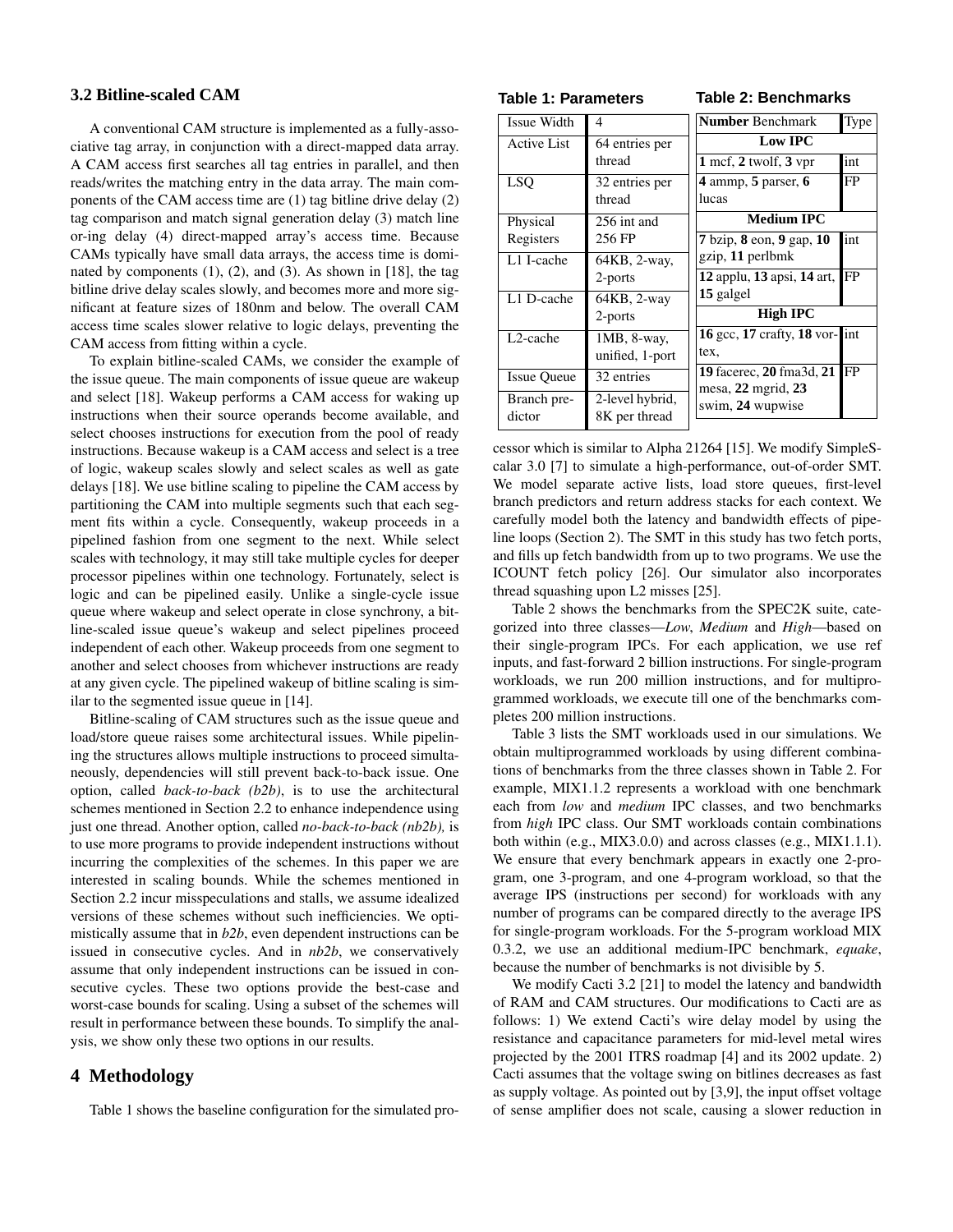| MIX   | Benchmark numbers | <b>MIX</b> | Benchmark numbers            |
|-------|-------------------|------------|------------------------------|
|       | 2-Program         | 1.2.0      | 3, 8, 15                     |
| 2.0.0 | 1,4               | 1.0.2      | 5, 16, 21                    |
| 0.2.0 | 9, 12             | 0.2.1      | 9, 10, 22                    |
| 0.2.0 | 10, 14            | 0.1.2      | 11, 18, 24                   |
| 0.0.2 | 22, 24            |            | 4-Program                    |
| 0.0.2 | 17, 21            | 2.1.1      | 1, 4, 14, 20                 |
| 1.1.0 | 6, 11             | 1.1.2      | 6, 12, 17, 19                |
| 1.1.0 | 3, 15             | 1.2.1      | 5, 8, 10, 23                 |
| 1.0.1 | 5, 16             | 1.3.0      | 2, 7, 11, 13                 |
| 1.0.1 | 2, 23             | 1.0.3      | 3, 16, 21, 22                |
| 0.1.1 | 13, 19            | 0.2.2      | 9, 15, 18, 24                |
| 0.1.1 | 10, 18            |            | 5-Program                    |
| 0.1.1 | 8, 20             | 3.1.1      | $\overline{1, 4, 6, 14, 20}$ |
|       | 3-Program         | 1.3.1      | 5, 7, 11, 13, 17             |
| 3.0.0 | 1, 4, 6           | 1.1.3      | 3, 8, 16, 21, 22             |
| 0.3.0 | 12, 13, 14        | 1.2.2      | 2, 10, 12, 19, 23            |
| 0.0.3 | 17, 19, 23        | 0.3.2      | 9, 15, equake, 18, 24        |
| 1.1.1 | 2, 7, 20          |            |                              |

bitline swing relative to supply voltage. As recommended in [3], we modify Cacti to keep input offset voltage constant at 50mV for all technologies. 3) The cycle time calculation in Cacti does not consider the bitline precharge delay during the calculation of cycle time. As mentioned in Section 3.1, the bitline precharge and discharge must complete in the same cycle. We extend Cacti to account for bitline precharge delay in cycle time calculation.

We use Cacti to model CAMs as fully-associative caches with appropriate number of tag and data bits. We obtain issue queue wakeup latency from Cacti. To obtain select latency, we use Alpha 21264 at 180nm as reference point. Based on results in [18], we scale the select latency with technology.We obtain the latencies for integer and floating-point operations by scaling the Alpha 21264 functional-unit latencies using a methodology similar to that of [14]. The functional-unit latencies in terms of FO4 remain unchanged at different technologies.

We show results in Section 5 only for 6,8, and 10 FO4 clock periods. FO4 measures the delay of an inverter driving a fan-outof-four. 1 FO4 is roughly equal to 360 picoseconds times the minimum gate length for a technology, measured in microns [12]. The FO4 metric abstracts away transistor speed variations due to technology**.** We experimented with other clock periods, but found them to be non-optimal at the technologies being considered. We believe that the results for 6, 8, and 10 FO4 are comprehensive enough to show the scaling trends.

#### **5 Results**

We present circuit results in Section 5.1 We quantify the impact of latency on superscalar and SMT, and that of bandwidth on SMT in Section 5.2 and Section 5.3, respectively. We analyze the effect of issue width on scaling trends in Section 5.4



#### **5.1 Circuit Results**

In this section, we quantify the latencies and bandwidths of the structures in the pipeline. We show that the RAM and CAM delays scale slower with technology, relative to gate delays. We also show that bitline scaling in RAMs and CAMs results in higher bandwidth as compared to a latency-optimized design.

#### **5.1.1 RAM**

We show results for L1 cache and then other RAM components. Because wave pipelining provides some bandwidth advantage to the latency-optimized design, we assume wave pipelining for both latency-optimized and bitline-scaled RAMs.

Figure 5 shows the effect of changing the partitioning schemes on the bitline delay, wordline delay, bitline + sense-amplifier delay, and overall delay for the 64KB, dual-ported L1 cache at different technologies. The X-axis shows the different partitioning schemes in terms of *Ndwl x Ndbl* (Section 3.1). We fix *Ndwl* at 2, because other values of *Ndwl* result in sub-optimal overall delays. For each scheme, the three bars from left to right represent the delays for 100nm, 70nm, and 50nm technology, respectively.

As the subarray size decreases (i.e., number of subarrays increases), the overall access time (top graph) first decreases, reaches a minimum value, and then increases. The latency-optimized approach chooses the partitioning that minimizes the overall delay. In all the three technologies, the latency-optimized cache has 4 (2x2) partitions. We discuss optimal partitioning for bitline-scaled cache later. The wordline and bitline delays (middle graph) scale slowly with technology. As gate delays decrease by 50% from 100nm to 50nm technology, the wordline and bitline delays for the 2x2 partitioning scheme decrease only by 28% and 30%, respectively. Although decoder delay and mux + output driver delay scale as fast as logic, the slow scaling of bitline and wordline delays significantly impacts scaling of overall delay. Going from 100nm to 50nm, the overall delay for latency-optimized cache decreases by 42%, though gate delays decrease by 50%. The bitline + sense-amplifier delay (bottom graph) becomes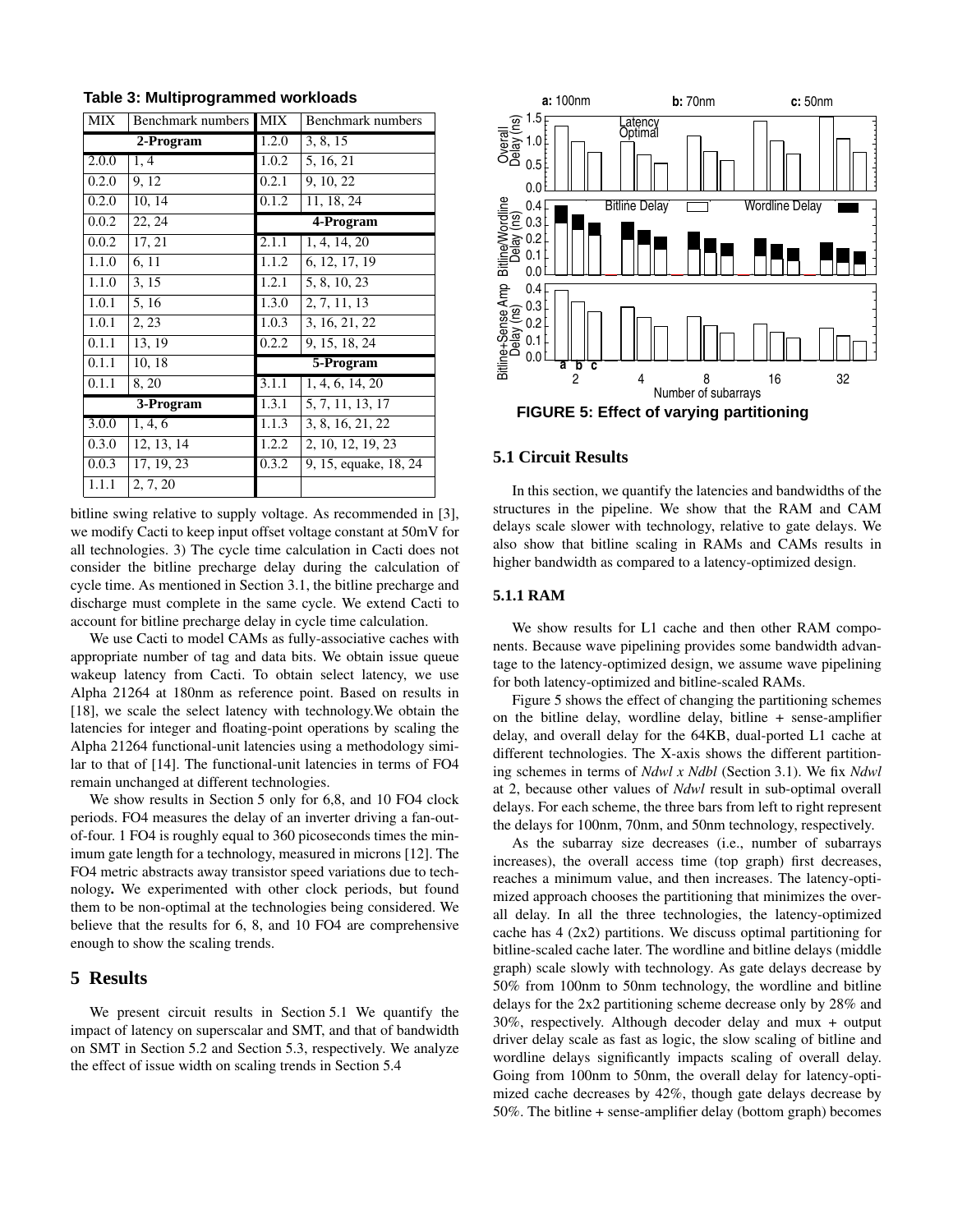| Tech<br>nol-<br>ogy | Clock<br>Period<br>(FO4/ | Optimum<br>number of<br>subarrays |                 | (ns)  | bitline +sense<br>amp delay |                 | latency(cycles)/<br>bandwidth<br>(access per cycle) |  |
|---------------------|--------------------------|-----------------------------------|-----------------|-------|-----------------------------|-----------------|-----------------------------------------------------|--|
| (nm)                | ns)                      | $1-O$                             | b-s             | $1-O$ | $b-s$                       | $1-O$           | b-s                                                 |  |
| 100                 | 6/0.22                   | 4                                 | 16              | 0.32  | 0.21                        | $\frac{5}{0.5}$ | 7/1                                                 |  |
| nm                  | 8/0.29                   | 4                                 | 8               | 0.32  | 0.25                        | 4/0.5           | 5/1                                                 |  |
|                     | 10/0.36                  | 4                                 | 4               | 0.32  | 0.32                        | 3/1             | 3/1                                                 |  |
| 70                  | 6/0.16                   | 4                                 | $\overline{16}$ | 0.25  | 0.16                        | $\frac{5}{0.5}$ | 7/1                                                 |  |
| nm                  | 8/0.21                   | 4                                 | 8               | 0.25  | 0.2                         | 4/0.5           | 5/1                                                 |  |
|                     | 10/0.26                  | 4                                 | 4               | 0.25  | 0.25                        | 3/1             | 3/1                                                 |  |
| 50                  | 6/0.11                   | 4                                 | 32              | 0.2   | 0.11                        | 6/0.5           | $\overline{8/1}$                                    |  |
| nm                  | 8/0.14                   | 4                                 | 16              | 0.2   | 0.13                        | 5/0.5           | 6/1                                                 |  |
|                     | 10/0.18                  | 4                                 | 8               | 0.2   | 0.16                        | 4/0.5           | 4/1                                                 |  |

**Table 4: Optimum partitioning for latencyoptimized (l-o) and bitline scaled (b-s) caches**

more dominant in future technology generations. For the 2x2 partitioning scheme, the bitline + sense-amplifier delay increases from 29% of overall cache delay at 100nm, to 35% of overall cache delay at 50nm. Because the optimum for bitline scaling is the partitioning where the bitline + sense-amplifier delay fits in one clock cycle, this dominance implies that with deeper pipelines (i.e., higher clock speeds or smaller FO4) finer partitioning is needed. This trend is clear in Table 4 which shows the optimum partitioning schemes for the latency-optimized ("l-o") and bitlinescaled ("b-s") caches (assuming wave pipelining in both cases), and compares their latency and (hazard-free) bandwidth for different technologies and clock periods. The bandwidth numbers are based on bitline + sense-amplifier delay and clock period, also shown in Table 4.

We observe that the optimum subarray size in the bitlinescaled cache is always smaller (i.e., more subarrays) or equal to that in the latency-optimized cache. The bandwidth of the latency-optimized cache is limited by the bitline + sense-amplifier delay. At low clock speeds, latency-optimized subarrays allow access every cycle. However, as clock speed increases, the latency-optimized cache cannot be accessed every cycle despite wave pipelining. In comparison, the subarray size scaling in bitline-scaled cache enables access every cycle. However, we see that the latency of the bitline-scaled cache is up to two cycles more than that of the latency-optimized cache, as expected from

| Table 5: RAM results for other components |  |
|-------------------------------------------|--|
|-------------------------------------------|--|

|                 |        | <b>Register File</b> |                  | <b>Rename Table</b> | L <sub>2</sub> cache |          |
|-----------------|--------|----------------------|------------------|---------------------|----------------------|----------|
| Tech-           |        | $latency(cycles)$ /  |                  | latency(cycles)/    |                      |          |
| nol-            | Clock  | bandwidth (access    |                  | bandwidth           |                      |          |
| ogy             | Period | per cycle)           |                  | (access per cycle)  |                      | latency  |
| (nm)            | (FO4)  | $1-o$                | $b-s$            | $1-o$               | $b-s$                | (cycles) |
| 100             | 6      | 4/1                  | 4/1              | 3/1                 | 3/1                  | 27       |
|                 | 8      | 3/1                  | 3/1              | 2/1                 | 3/1                  | 21       |
|                 | 10     | 3/1                  | 3/1              | 2/1                 | 3/1                  | 16       |
| 70              | 6      | 4/0.5                | 4/1              | 3/1                 | 3/1                  | 30       |
|                 | 8      | 3/1                  | 3/1              | 3/1                 | 3/1                  | 23       |
|                 | 10     | 3/1                  | 3/1              | 2/1                 | 3/1                  | 18       |
| $\overline{50}$ | 6      | 5/0.5                | $\overline{5/1}$ | 4/0.5               | 4/1                  | 39       |
|                 | 8      | 4/0.5                | 4/1              | 3/1                 | 3/1                  | 30       |
|                 | 10     | 3/1                  | 3/1              | 3/1                 | 3/1                  | 23       |

#### **Table 6: Issue Queue Results**

| Tech |        | latency-optimized |     |        | bitline-scaled        |                |                |        |
|------|--------|-------------------|-----|--------|-----------------------|----------------|----------------|--------|
| nol- | Clock  | # of cycles       |     | Access | # of cycles<br>$#$ of |                |                | Access |
| ogy  | Period | Wake Sel          |     | per    | seg-                  | Wake           | Sel            | per    |
| (nm) | (FO4)  | up                | ect | cycle  | ments                 | up             | ect            | cycle  |
| 100  | 6      | $\overline{c}$    | 2   | 0.5    | 2                     | $\overline{c}$ | 2              |        |
|      | 8      | 1                 | 1   | 1      |                       | 1              | 1              |        |
|      | 10     | 1                 | 1   | 1      |                       | 1              | 1              |        |
| 70   | 6      | $\overline{c}$    | 2   | 0.5    | 3                     | 3              | $\overline{c}$ | 1      |
|      | 8      | $\overline{c}$    | 1   | 0.5    | $\overline{2}$        | $\overline{c}$ | 1              | 1      |
|      | 10     | 1                 | 1   | 1      |                       | 1              | 1              |        |
| 50   | 6      | $\overline{c}$    | 2   | 0.5    | 4                     | 4              | $\overline{c}$ |        |
|      | 8      | $\overline{c}$    | 1   | 0.5    | 3                     | 3              | 1              | 1      |
|      | 10     | $\overline{2}$    | 1   | 0.5    | $\overline{2}$        | $\overline{2}$ | 1              |        |

Section 3.1. Table 5 shows similar results for register file, rename table, and L2 cache. These results were obtained by using the same methodology as that for the L1 cache. Like L1 cache, both register file and rename tables need bitline scaling at high clock speeds to allow them to be accessed every cycle. We also show L2 latency. For the same FO4, L2 latency increases with technology because of the slow scaling of global wires in L2. Because we assume a simple L2 which allows only one access at a time, its bandwidth is 1/latency and is not shown.

[2] uses ITRS 1999 projections for wire parameters, and assumes that the sense-amplifier input offset voltage scales linearly with technology. We ran simulations using these assumptions and obtained results which match [2] within 5%. However, because we use the more recent ITRS 2001 roadmap and consider the lack of scaling of sense-amplifier input offset voltage, our latencies are longer.

#### **5.1.2 CAM**

Table 6 shows the latency and bandwidth results for the 32 entry issue queue at different technologies. We scale select latency linearly with technology, as argued in [18]. The latencyoptimized issue queue chooses a single segment for optimum latency. At higher clock speeds, the wakeup latency for single segment does not fit in one clock cycle, preventing the issue queue port from being accessed every cycle. This limitation implies that for *nb2b* (Section 3.2), even independent instructions cannot perform wakeups in consecutive cycles using the same port. This restriction does not apply to *b2b* because *b2b* uses idealized versions of schemes mentioned in Section 2.2 to circumvent such issue queue limitations. Bitline-scaled CAM uses multiple segments to allow wakeup to proceed in a pipelined fashion every cycle. For example, the bitline-scaled issue queue at 50nm technology requires 2, 3, and 4 segments for 10, 8, and 6 FO4 clock periods, respectively. Similar to bitline-scaled RAM, the bitline-scaled CAM provides more bandwidth at the expense of extra latency (at most 2 cycles), as compared to latency-optimized CAM.

We performed latency and bandwidth analysis for the load/ store queue (LSQ) as well. We found that the LSQ latency is always less than L1 cache latency. Because the LSQ access and cache access proceed in parallel, the LSQ latency can be hidden behind L1 cache access. We also found the LSQ bandwidth to be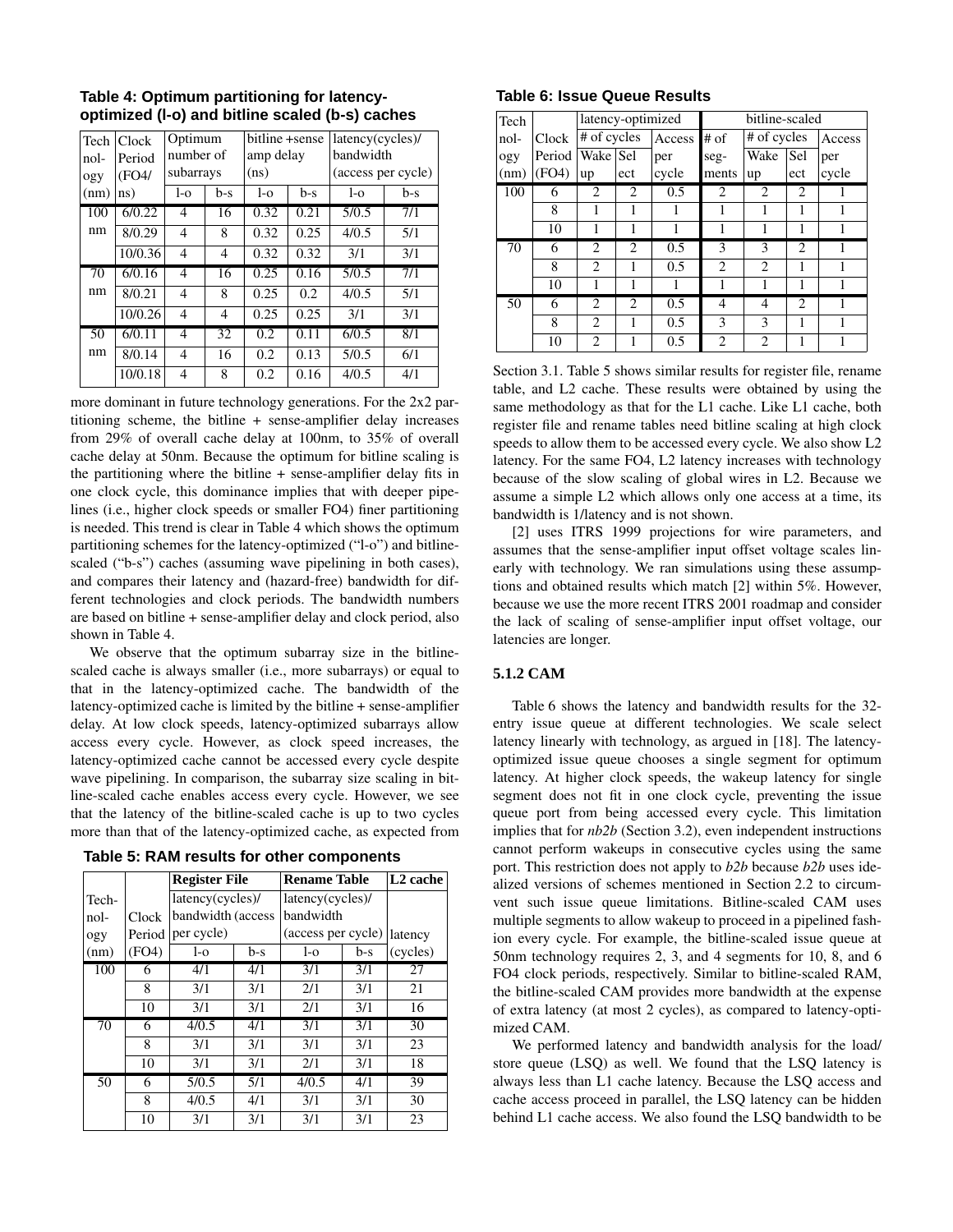| Tech  |        |               | # of cycles    |         |                       |     |      |      |  |  |  |
|-------|--------|---------------|----------------|---------|-----------------------|-----|------|------|--|--|--|
| nol-  | Clock  |               |                | Integer | <b>Floating Point</b> |     |      |      |  |  |  |
| ogy   | Period | <b>Bypass</b> |                |         |                       |     |      |      |  |  |  |
| (nm)  | (FO4)  | wires         | Add            | Mult    | Add                   | Div | Sqrt | Mult |  |  |  |
| 100   | 6      | 2             | 3              | 28      | 15                    | 50  | 76   | 17   |  |  |  |
|       | 8      | 2             | 2              | 19      | 10                    | 33  | 51   | 12   |  |  |  |
|       | 10     | 1             | 2              | 14      | 8                     | 25  | 38   | 9    |  |  |  |
| 70    | 6      | 3             | 3              | 28      | 15                    | 50  | 76   | 17   |  |  |  |
|       | 8      | 2             | 2              | 19      | 10                    | 33  | 51   | 12   |  |  |  |
|       | 10     | 2             | $\overline{c}$ | 14      | 8                     | 25  | 38   | 9    |  |  |  |
| 50    | 6      | 4             | 3              | 28      | 15                    | 50  | 76   | 17   |  |  |  |
|       | 8      | 3             | $\overline{2}$ | 19      | 10                    | 33  | 51   | 12   |  |  |  |
|       | 10     | 2             | $\overline{c}$ | 14      | 8                     | 25  | 38   | 9    |  |  |  |
| Alpha | 19     | 0.5           | 0.5            | 7       | 4                     | 12  | 18   | 4    |  |  |  |

**Table 7: Functional unit and bypass wire latencies**

equal or better than that of the L1 cache. Therefore, we do not show LSQ results.

#### **5.1.3 Bypass wires and functional units**

Table 7 shows the number of cycles for bypass wires and functional units. We list Alpha 21264 (800MHz at 180nm) functionalunit and bypass-wire latencies as well. Alpha 21264 has 19FO4 clock period. For bypass wires, we use the half-cycle delay in Alpha 21264 at 19FO4 clock period and scale to other clock periods. To obtain bypass delays at other technologies, we use the ITRS 2001 projections [4], [12], and [13] for wire delay scaling. For functional units, we use a methodology similar to that of [14]. Assuming 10% of clock period (1.8FO4) for latch overhead and clock skew, we scale the functional unit latencies from 19 - 2= 17 FO4 to  $10 - 2 = 8$  FO4,  $8 - 2 = 6$  FO4, and  $6 - 2 = 4$  FO4 for clock periods of 10, 8, and 6 FO4, respectively. We see that while the number of cycles for functional units remain unchanged across technology, the number for bypass wire delays increase.

#### **5.2 Latency effect of wire delays**

In this section, we analyze the latency effect of slow scaling of wire delays on superscalar and SMT processors. As mentioned in Section 3.2, we consider the two options of *no-back-to-back* (*nb2b*) and *back-to-back* (*b2b*). Because we want to isolate the latency effect of wire delays from bandwidth effect, we assume that all the RAM/CAM structures are perfectly pipelined. In Section 5.3, we will discuss the bandwidth effects.

#### **5.2.1 Relative impact of wire delays on superscalar & SMT**

Figure 6 show the normalized IPCs for 1-, 2-, 3-, 4- and 5-program workloads for 100, 70, and 50nm technologies at 8 FO4 clock period for *nb2b* and *b2b*. We obtain the latency numbers for the various structures from Table 4 through Table 7. The IPC values for a certain workload and technology are normalized with respect to the IPC for that workload in 100nm technology. For example, the left-most black bar in Figure 6 represents the average single-program IPC at 50nm technology and 8 FO4 clock period normalized with respect to the average single-program IPC for 100nm technology and 8 FO4 clock period. This normaliza-



tion clearly shows the relative effect of slow scaling of wire delays with technology on different numbers of programs. In the interest of space, we show only IPC averages, and not individual IPCs, of the benchmarks in the single-program and multiprogrammed workloads**.** While we show the results for 8 FO4, 6 FO4 and 10 FO4 (not shown) follow similar trends as 8 FO4. We will show 6 and 10 FO4 to find the optimal clock period in the next subsection. As mentioned in Section 2.2, the single-program IPC substantially degrades due to relatively-increased wire delays with technology. As we go from 100nm to 50nm, the average single-program IPC decreases by 24% and 12% for *nb2b* and *b2b*, respectively. In comparison, the IPC degradation in multiprogrammed workloads due to relatively-increased wire delays is less severe. Going from 100nm to 50nm, the average IPC degradation for 2-, 3-, 4-, and 5-program workloads is 16%, 14%, 12%, and 12%, respectively, for *nb2b*, and 10%, 8%, 5%, and 4%, respectively, for *b2b*.

Two other trends are clear: First, in both single-program and multiprogrammed workloads, the IPC degradation for *nb2b* is higher than that for *b2b*. By using architectural techniques to circumvent pipeline loops (Section 2.1), *b2b* is more tolerant to wire delays and incurs less IPC degradation. However, as mentioned in Section 2.2, some loops are still lengthened, even if these techniques are used. Consequently, even *b2b* incurs IPC degradation. Using multiple programs compensates for this degradation. Second, as the number of programs increase from 2 to 5, the IPC degradation becomes progressively less substantial. As mentioned in Section 2.3**,** more programs provide more latency tolerance, making the relatively-increased wire delays less significant.

#### **5.2.2 Optimal pipeline depths for superscalar and SMT**

We discuss the optimal pipeline depths for superscalar and SMT processors, based on maximizing the number of instructions executed per second. Figure 7 shows throughput in billions of instructions per second (BIPS) for 1-, 2-, 3-, 4-and 5-program workloads at different technologies and clock periods. We obtain *n*-program BIPS by multiplying the clock frequency (in GHz) and the average IPC of all *n*-program workloads. The absolute values of BIPS are shown so that the optimal pipeline depths at each technology are clearly visible. The horizontal lines represent 2x and 4x improvement in throughput over the optimal single-pro-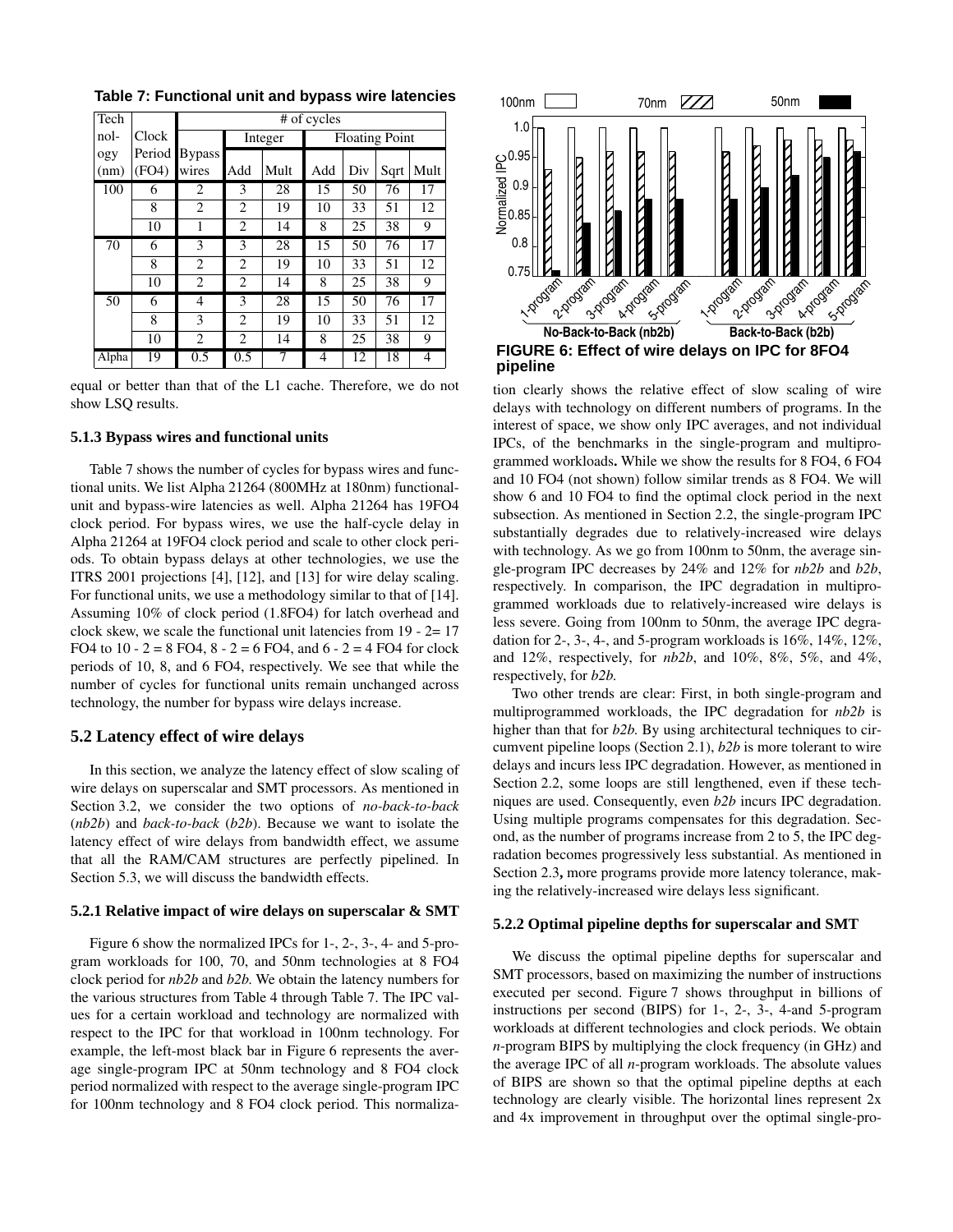

**FIGURE 7: BIPS for single-threaded and multi-threaded workloads**

gram throughput at 100nm technology.

For single program, the optimal pipeline depth decreases with technology. Going from 100nm to 50nm technology, the optimal clock period for single-program increases from 8 FO4 to 10 FO4 in *nb2b*, and from 6 FO4 to 8 FO4 in *b2b*. Our results for 100nm technology match with those in [14], which shows that the optimal pipeline depth for 100nm technology is 6 to 8 FO4. However, the optimal pipeline depth decreases as wire delays become more dominant, as mentioned in Section 2.2. Even in the wire-delaytolerant *b2b*, there are some pipeline loops whose effect cannot be compensated (Section 2.2), resulting in shallower optimal pipelines.

In contrast, multiprogrammed workloads maintain a constant optimal pipeline depth across technology generations. All the multiprogrammed workloads achieve optimal clock period at 8 FO4 in *nb2b*, and 6 FO4 in *b2b*. Because the *b2b* numbers seem like throughput may not peak at 6 FO4, we simulated 4FO4 (not shown) for b2b and found 4 FO4 to be worse than 6 FO4, as mentioned in Section 4. This constant pipeline depth enables the clock period to be increased by 43% every technology generation without having sub-optimal throughput.

We see three other trends. First, *b2b* has a deeper optimal pipeline than *nb2b* in all technologies. Deeper pipelines cause relatively less IPC degradation in *b2b*, allowing a higher optimal clock period. Second, single-program optimal throughput scales slowly with technology. Going from 100nm to 50nm, the optimal throughput improves 1.54x (from 2.9 to 4.5BIPS) in *nb2b*, and 1.73x (from 4.5 to 7.9BIPS) in *b2b*. These improvements are significantly less than the 4x improvement in two technology generations expected by Moore's Law. Using multiple programs, SMT achieves the 2x improvement every generation with just a modest 4-way issue width. As compared to the optimal single-program throughput at 100nm, *nb2b* requires 2 and 4 programs for 2x improvement from 100nm to 70nm and from 70nm to 50nm, respectively. *b2b* requires 3 and 5 programs for the same improvement. Third, *b2b* requires more programs than *nb2b* to provide 2x improvement every generation. Because *b2b* uses wire-delay-tolerance mechanisms, the gap between the single-program and multiple-program throughput in *b2b* is relatively less compared *to* that in *nb2b*. Therefore, *b2b* needs more programs. With the wire delay effect more dominant in *nb2b*, SMT requires fewer programs to scale throughput because of its ability to tolerate the

wire delays effectively. Recall from Section 3.2 that *b2b* and *nb2b* provide bounds. Therefore, a pipeline that implements some techniques to alleviate pipeline loops (such as those discussed in Section 2.2) will do better than *nb2b* and worse than *b2b* for single-program. Consequently, such a pipeline will require between 2 to 3 programs and between 4 to 5 programs for 2x improvement from 100nm to 70nm and from 70nm to 50nm, respectively.

#### **5.3 Bandwidth effect of wire delays**

In this section, we analyze the effect of bandwidth scaling of RAM/CAM structures on SMT throughput. As mentioned in Section 4, we assume wave pipelining in both the latency-optimized and bitline-scaled RAM/CAM. This assumption favors *latency-optimized* by reducing the bandwidth gap between *latency-optimized* and *bitline-scaled*. We consider bandwidth constraints of RAM and CAM structures in both *b2b* and *nb2b*, with the exception that the issue queue in *b2b* is perfectly pipelined, as explained in Section 5.1.2. For comparison purposes, we also show a *perfect* configuration with the latency of *latency-optimized* and the bandwidth of perfect pipelining. Because Section 5.2 assumes perfect pipelining, the results for *perfect* are the same as those using the optimal clock period for each technology in Section 5.2.

Figure 8 shows the BIPS for *perfect*, *bitline-scaled*, and *latency-optimized*, both for *nb2b* and *b2b* at different technologies. We compared other bandwidth schemes, 8-way banked cache, and line buffer having 8-full-cache-block entries (as recommended by [28]), with latency-optimized (2-ported, wavepipelined) cache, and found latency-optimized cache to perform better (we do not show those numbers in the interest of space). While [28] reports the schemes to be better than two ports, [28] does not consider wave-pipelining, and ignores scheduling disruptions due to line buffer misses and bank conflicts (Section 3.1). Therefore, we compare to a latency-optimized cache. Though we evaluated the schemes only for caches, other RAM structures using banking or line buffer would incur similar disruptions in scheduling. Therefore, we compare to latency-optimized designs for all structures. We obtain the latency and bandwidth numbers for various structures from Table 4 through Table 7. As in Figure 7, we show average BIPS for different number of programs. All the results are shown for the clock periods found to be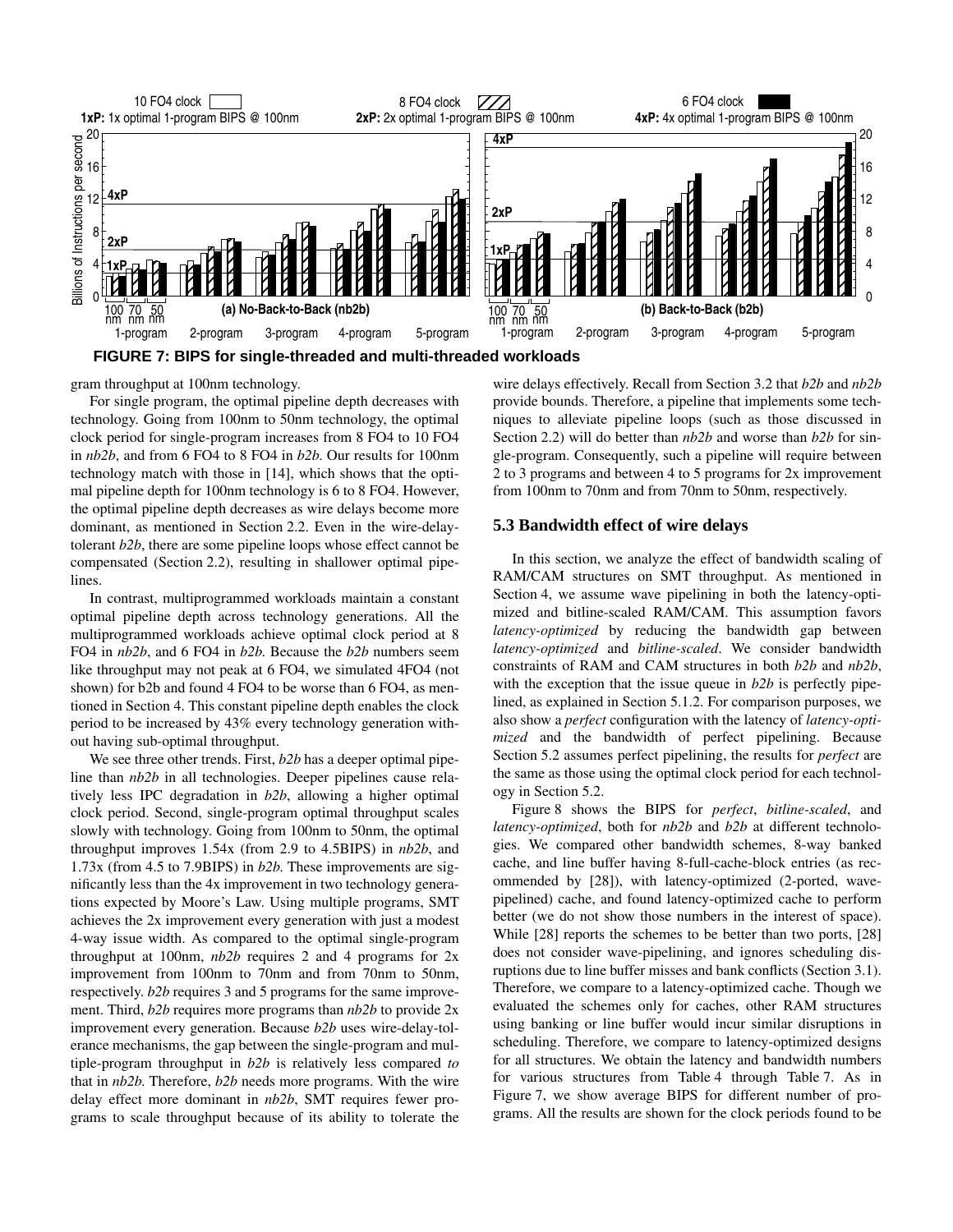

optimal for each technology in Section 5.2. The solid horizontal lines show the 1x, 2x and 4x BIPS values as compared to the optimal single-program BIPS in *perfect* at 100nm, while the dotted horizontal lines show the 1x, 2x, and 4x BIPS values as compared to the optimal single-program BIPS in *latency-optimized* at 100nm.

The throughput for *latency-optimized* is reasonably close to that of *perfect* for single-program, but the gap widens significantly with increasing number of programs. For example, at 50nm technology, *latency-optimized* lags behind *perfect* by 5%, 7%, 11%, 16%, and 21% in *nb2b*, and by 11%, 19%, 24%, 26%, and 29% in *b2b* for 1, 2, 3, 4, and 5 programs respectively. With more programs, the bandwidth demand on RAM/CAM structures also increases. The inability of *latency-optimized* to provide the muchneeded bandwidth limits the throughput of multiprogrammed workloads. *b2b* suffers more degradation due to limited bandwidth than *nb2b*. Because *b2b* uses techniques to extract more parallelism and hide latency, the bandwidth requirement in *b2b* is higher than that in *nb2b*.

The scaling trends for *latency-optimized* are substantially worse than those for *perfect*. In comparison with *latency-optimized* single-program throughput at 100nm, *latency-optimized* requires 3 programs in both *nb2b* and *b2b,* for 2x improvement at 70nm technology. Going from 70nm to 50nm technology, even 5 programs are not enough to get further 2x improvement in both *nb2b* and *b2b*. We simulated 6 programs (not shown), and found 2.02x and 1.71x improvement in *nb2b* and *b2b,* respectively. Increasing the number of programs does not provide enough improvements for *latency-optimized* due to limited bandwidth.

The throughput for *bitline-scaled* is reasonably close to *perfect* in all the workloads. For example, at 50nm, *bitline-scaled* lags behind *perfect* by 7%, 4%, 3%, 2%, and 2% in *nb2b*, and by 8%, 3%, 3%, 2%, and 3% in *b2b* for 1, 2, 3, 4, and 5 programs respectively. The increased latency of RAM/CAM structures in *bitlinescaled*, as compared to *perfect*, does not have a significantly worse impact on throughput of multiprogrammed workloads due to SMT's ability to hide latency.

*Bitline-scaled* shows almost similar scaling trends as *perfect*. In comparison with the single-program throughput for *perfect* at 100nm, *bitline-scaled* requires 2 programs in *nb2b*, and 3 programs in *b2b* to achieve 2x improvement at 70nm, and 5 programs in both *nb2b* and *b2b* to achieve further 2x improvement at 50nm. Note that in the *latency-optimized* case we see if throughput scales to 2x and 4x of that of itself and not *perfect*, whereas in the *bitline-scaled* case, we see if throughput scales to 2x and 4x of that of *perfect*. These results confirm that bitline scaling is key to scaling SMT throughput in future technologies.

#### **5.4 Effect of issue width**

In this section, we analyze the effect of increasing issue width on the scaling trends for superscalar and SMT. We use a *wideissue* configuration for all results in this section. *wide-issue* uses 8-way issue with a 48-entry issue queue and 400 integer and FP physical registers, both for superscalar and SMT processors. Except the register file, and issue queue, the other architectural parameters for *wide-issue* are similar to those for the base configuration shown in Table 1. We compare the scaling trends in *wideissue* due to the latency and bandwidth effects of wire delays with the scaling trends in base configuration.

Table 8 shows the latency and bandwidth results for the issue

|      |       | <b>Register File</b> | <b>Issue Oueue</b> |                |                   |        |                |                |                |
|------|-------|----------------------|--------------------|----------------|-------------------|--------|----------------|----------------|----------------|
| Tec  |       |                      | latency(cycles)/   |                | $\overline{1}$ -0 |        | b-s            |                |                |
| hnol | Clock | bandwidth            |                    | $#$ of         |                   |        | $#$ of         |                |                |
| ogy  | Perio | (access/cycle)       |                    | cycles         |                   |        | cycles         |                |                |
| (nm) | d(FO) |                      |                    | Wak            | <b>Sel</b>        | Access |                |                | Wak Sel Access |
|      | 4)    | l-o                  | b-s                | eup            | ect               | /cycle | eup            |                | ect //cycle    |
| 100  | 6     | 4/1                  | 4/1                | 2              | 2                 | 0.5    | 3              | 2              |                |
|      | 8     | 3/1                  | 4/1                | 2              | 1                 | 0.5    | $\overline{c}$ | 1              | 1              |
|      | 10    | 3/1                  | 3/1                | 1              | 1                 | 1      | 1              | 1              | 1              |
| 70   | 6     | 5/0.5                | 5/1                | 3              | $\mathfrak{D}$    | 0.3    | 5              | $\mathfrak{D}$ | 1              |
|      | 8     | 4/0.5                | 4/1                | $\overline{c}$ | 1                 | 0.5    | 3              | 1              | 1              |
|      | 10    | 3/1                  | 3/1                | $\overline{c}$ | 1                 | 0.5    | $\overline{c}$ | 1              | 1              |
| 50   | 6     | 5/0.5                | 5/1                | 3              | 2                 | 0.3    | 6              | $\overline{c}$ | 1              |
|      | 8     | 4/0.5                | 4/1                | $\overline{c}$ | 1                 | 0.5    | 4              | 1              | 1              |
|      | 10    | 3/1                  | 4/1                | $\overline{2}$ | 1                 | 0.5    | 3              |                |                |

**Table 8: Issue queue and register file results for wide-issue**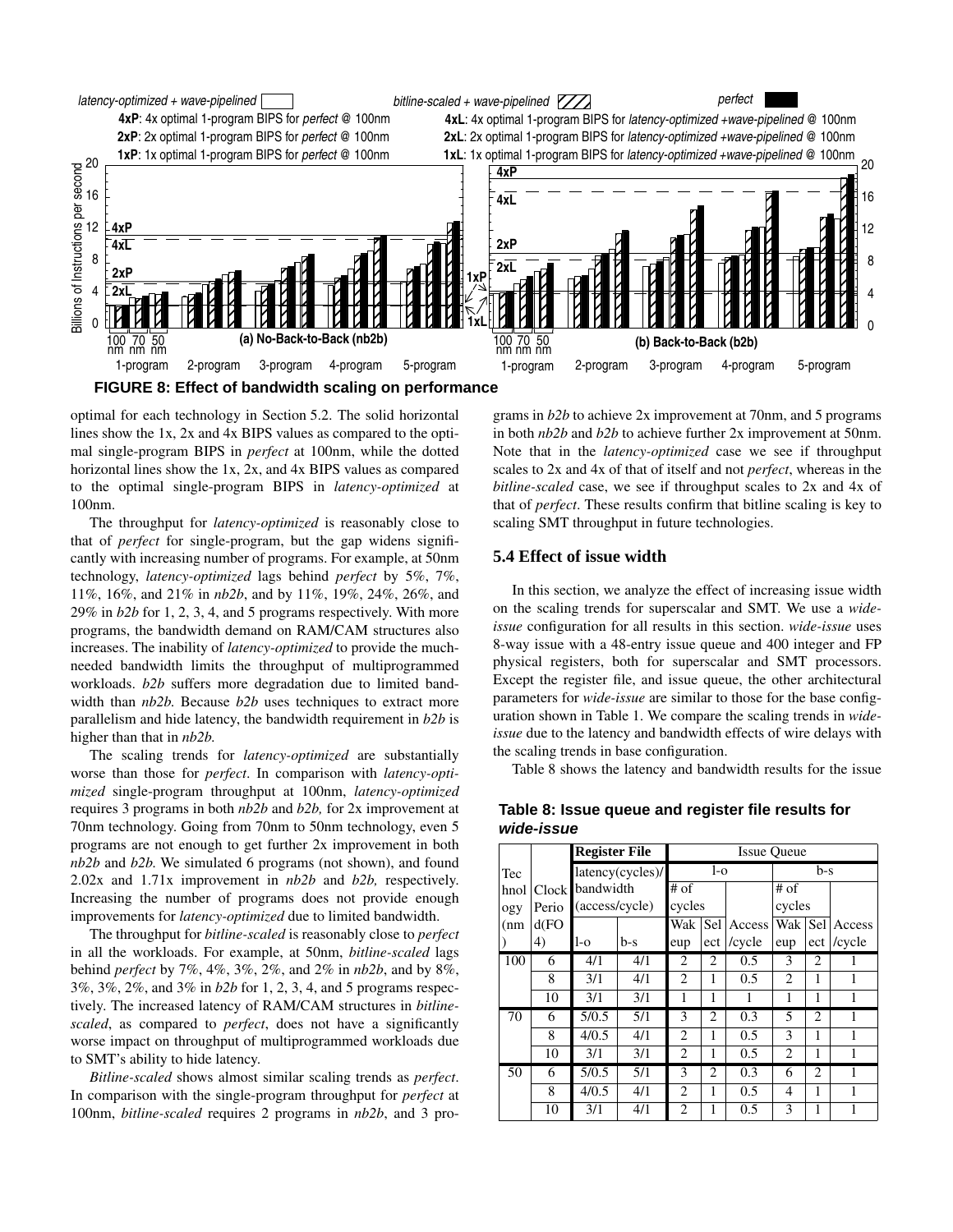|        | Optimal Clock Period (FO4) |   |   |   |  |                    |   |  |  |  |
|--------|----------------------------|---|---|---|--|--------------------|---|--|--|--|
| Tech-  | No-back-to-back(nb2b)      |   |   |   |  | Back-to-Back(b2b)  |   |  |  |  |
| nology | Number of Programs         |   |   |   |  | Number of Programs |   |  |  |  |
| nm     |                            |   |   |   |  |                    |   |  |  |  |
| 100    |                            | 8 | 8 | x |  |                    | n |  |  |  |
| 70     | 10                         | 8 | 8 | 8 |  | 8                  |   |  |  |  |
| 50     | 10                         | 8 | 8 |   |  | 8                  |   |  |  |  |

**Table 9: Optimal clock periods for wide-issue**

queue and register file in *wide-issue*. For all other RAM/CAM structures, the results are the same as the ones already shown for the base case in Table 4 through Table 7. We obtain latency and bandwidth results for register file and issue queue wakeup from Cacti. We use the results in [18] to scale the select latency for wider issue.

In both the latency-optimized and bitline-scaled cases, the register file in *wide-issue* has higher latency as compared to the register file in the base case. While the latency-optimized register file in *wide-issue* has worse bandwidth, the bitline-scaled register files in both *wide-issue* and the base case have the same bandwidth.

The latency and bandwidth results for latency-optimized and bitline-scaled issue queues in both *wide-issue* and the base case show similar trends as the latency and bandwidth results for the register files in the two configurations. Also, note that the larger and wider bitline-scaled issue queue in *wide-issue* requires more segments than in the base configuration.

Table 9 shows the optimal clock period for *wide issue* at different technologies. We obtain the optimal clock periods by maximizing the IPS, using a methodology similar to the one used for the base case in Section 5.2.2. In the interest of space, we do not show complete IPS results, and show only the optimal periods.

For single program, the optimal pipeline depth decreases with technology. Going from 100nm to 50nm technology, the optimal clock period for single-program increases from 8 FO4 to 10 FO4 in *nb2b*, and from 6 FO4 to 8 FO4 in *b2b*. In contrast, multiprogrammed workloads maintain a constant optimal pipeline depth across technology generations. These results are similar to the results obtained for the base case in Section 5.2.2.

Figure 9 shows the BIPS in *wide-issue* for *perfect*, *bitlinescaled*, and *latency-optimized*, both for *nb2b* and *b2b* at different technologies. All the results are shown for the optimal clock periods shown in Table 9.

We discuss latency effect first. Recall from Section 5.3 that *perfect* has the latency of *latency-optimized* and the bandwidth of perfect pipelining. To isolate latency effect of wire delays from bandwidth effect, we analyze the results for *perfect*.

Single-program optimal throughput scales slowly with technology. Going from 100nm to 50nm, the optimal throughput improves 1.71x (from 3.1 to 5.3BIPS) in *nb2b*, and 1.76x (from 4.6 to 8.1BIPS) in *b2b*. As compared to the optimal single-program throughput at 100nm, both *nb2b* and *b2b* require 2 and 4 programs for 2x improvement from 100nm to 70nm and from 70nm to 50nm, respectively. Comparing these results with the base case results in Figure 7, we see that *wide-issue* requires fewer programs to achieve 2x improvement every generation. Because of more parallelism, SMT utilizes the increased issue width available in *wide-issue* more efficiently, and is able to achieve the 2x improvement with fewer programs.

Next, we discuss bandwidth effect. The throughput for *latency-optimized* is reasonably close to that of *perfect* in singleprogram, but lags behind *perfect* progressively with increasing number of programs. In comparison with *latency-optimized* optimal single-program throughput at 100nm, *latency-optimized* requires 3 programs both in *nb2b*, and *b2b,* for 2x improvement at 70nm. From results not shown here, we found that even 6 programs are not enough to get further 2x improvement from 70nm to 50nm in both *nb2b* and *b2b*. The multiprogrammed workloads, because of their higher bandwidth demand, show worse scaling trends for *latency-optimized* in *wide-issue* than in the base case.

The throughput for *bitline-scaled* is reasonably close to that of *perfect* in all the workloads. In comparison with the optimal single-program throughput for *perfect* at 100nm, *bitline-scaled* requires 2 programs to achieve 2x improvement at 70nm, and 4 programs to achieve further 2x improvement at 50nm, both in *nb2b* and *b2b*. Comparing with the base case *bitline-scaled* results in Figure 8, the *wide-issue bitline-scaled* SMT requires fewer programs to maintain the scaling trends.

#### **6 Conclusions**

Using simulations with SPEC2000 benchmarks, we found the following: (1) The optimal pipelines for superscalar become shallower due to slow scaling of wire delays in future technologies.



**FIGURE 9: BIPS results for wide-issue**